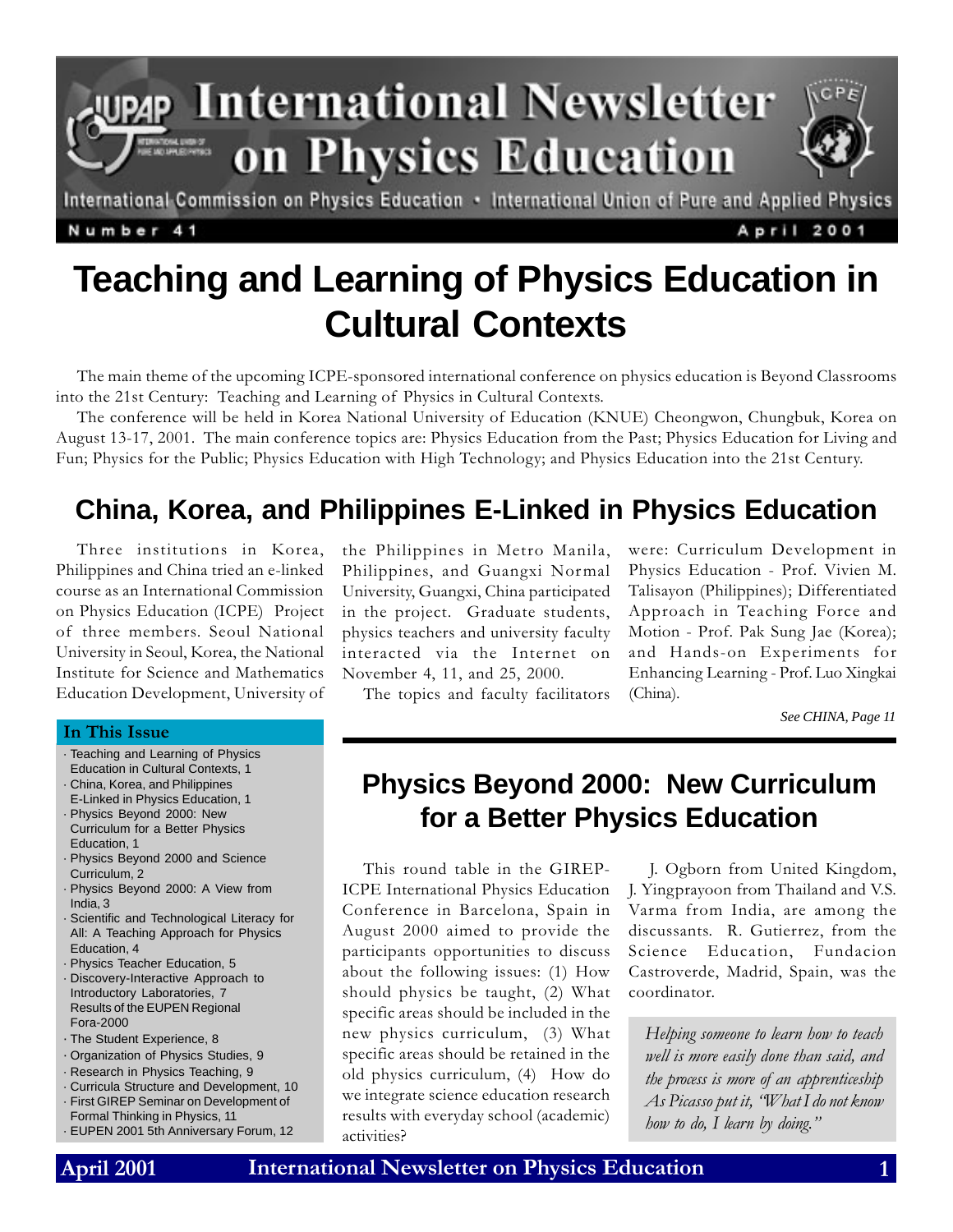# **Physics Beyond 2000 and Science Curriculum**

by Jon Ogborn Institute of Physics London, UK

#### What's the problem?

The problems to be addressed are the mismatch between the science and technology courses offered in the curriculum and the needs and concerns of those who are obliged to study them; there is a need to deal with the fact that science and technology, taught to many, are only practiced by a few.

#### Knowing science in order to value it

What claims can be made for science in the school curriculum? The achievement of the sciences over the past three or four hundred years tell us important and interesting new things about ourselves and the world we live in. Its special character is to offer knowledge that can be relied on. This reliable knowledge is also more than a compendium of things that have been observed, it presents the world under quite novel guises, i.e., in reality, things are often not what they seem to be.

So powerful is the impression of some people that scientific knowledge has been thought of as the only true knowledge, that a large number of things in the world could not be understood in this way. Thus, there is a need for people to learn about science, both to participate in a culture to which it substantially contributes, and to be aware of the scientific traps of over-estimating it.

This way of thinking about science in education - entailing knowledge to be known sufficiently in order to have value - also helps us avoid an insidious trap which ensnares much educational thinking and school practice. Pupils pass hourly from one subject to another, and (after the primary school) each teacher of each subject seems to be charged with the duty of saying: "Be like me!" that of technical competence and know-<br>See next page

#### Teaching *about* science

A good part of science education for everybody is teaching about science, not doing science. There is another venue for the latter, since a way to develop an interest on the value of an activity is to try doing something which models it. But it does mean giving up the notion that we are teaching most pupils "to be scientists or to be scientific."

It follows that a good part of science education has to be devoted to popularizing scientific knowledge and to giving accounts on how that knowledge was established.

A common idea is that the task is to provide through experiment and demonstration, evidence which establish an idea, so that pupils may be rationally convinced of the correctness of the ideas being taught. Learning is the same as rational conviction. The prejudice against telling scientific stories about the world without showing exactly what justifies them means that we defer, usually until much too late, some of the more interesting and fundamental ones. One way to get used to the ontological zoo (the inhabitants of scientific worlds) is to hear stories which involve its inhabitants. And this is also a way to grasp what is involved in scientific explanation: departing from common sense explanation, in seeking to explain, could be considered as common-sense. Of course such stories must raise the question: "Who could believe such a thing?" It is not always necessary though to offer the grounds of belief before describing what people believe.

#### Technical competence and know-how

A dimension of equal importance is

how. It is central to the scientific culture that it is a culture of action and doing. Its action in the world sustains its realism. Besides the practical benefits of being able to join in a do-it-yourself spirit in the technical culture is the importance of the values - pragmatic and aesthetic - of being able to do things well. The key here is the development of rational confidence.

Science provides crucial know-how about ourselves and our bodies - knowing how to maintain health, how to avoid diseases, and how to cure or treat minor complaints or injuries. There is valuable know-how about how to treat animals and plants - caring for them and getting benefit from them. School science ought not to be more of little petcare and gardening, and where possible some farming. Know-how about the conservation, preservation and sustainability of the environment, e.g., making shelters or purifying water, should be taught and learned in science education.

#### The science curriculum

For science curriculum to be attractive, it needs to focus on questions which are of importance and interest to people. The curriculum has to provide opportunities for experiencing a good variety of science methods and techniques, particularly important ways of being rational about the world.

By no means, all scientific worldpictures interrelate with fundamental basic human concerns. There can be no pretence that science is designed just to answer various questions we all want to be answered, while in fact it is designed instead to answer those questions which can be answered. Scientific knowledge touches broad human concerns, under five themes: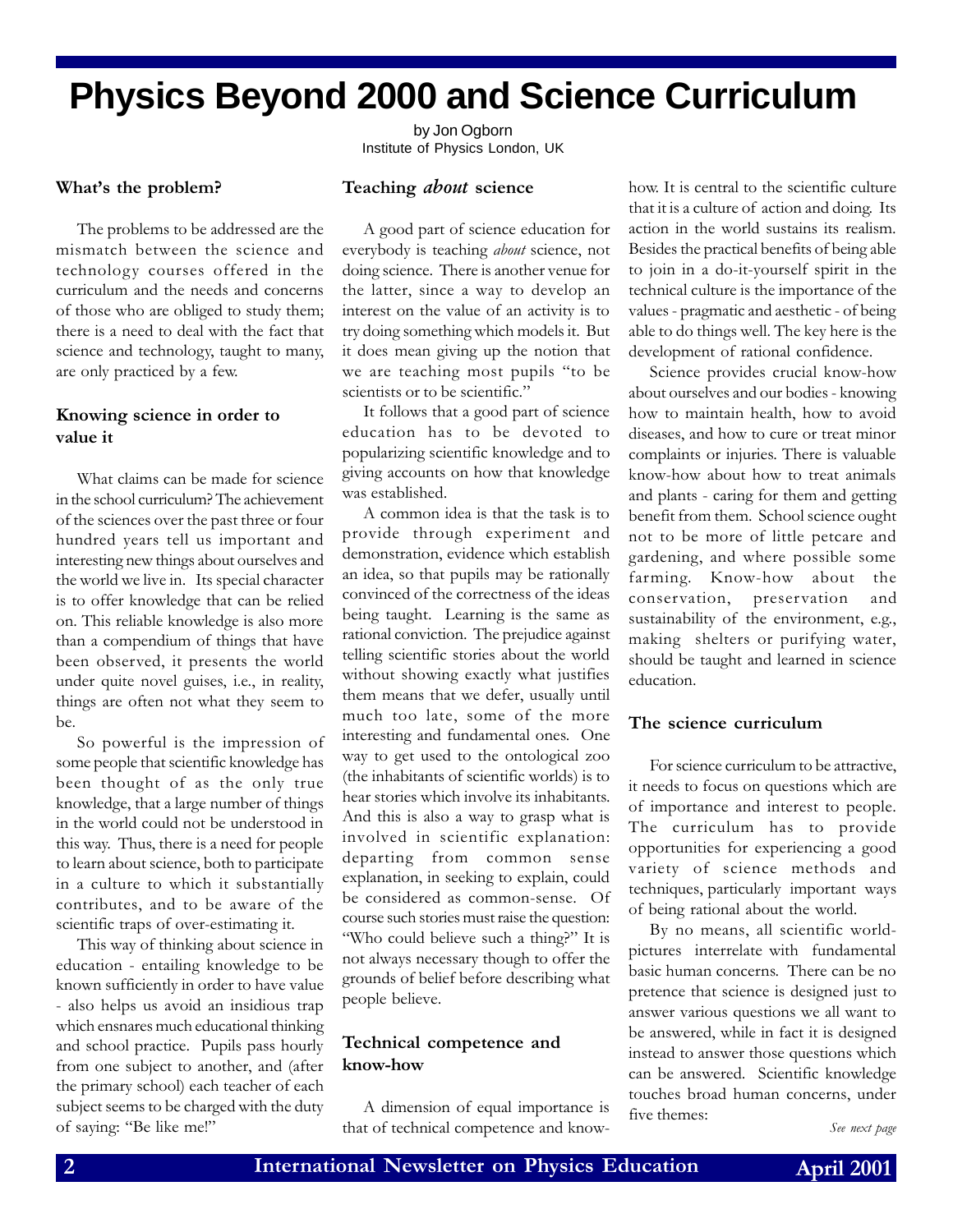life: where it comes from matter: how it changes the universe: how it is made/formed the *made-world*: how things are made information: how communication leads to information

These are all areas of potential interest to many in which the sciences have something fundamental to say. Together they display a good deal of scientific ideas and concepts.

Another essential reason to address questions of importance to people is to motivate them to the necessary task of describing the "ontological zoo" of science. To them, the inhabitants of the zoo seem strange, so it is right that they are shown to play an important part in stories which explain something about who we are and where life came from, what the stuff of the world is like inside, how the universe is built and how it may have begun, how we have the physical world around us, and how transmitted and reproduced information underlies both communication and the nature of life.

Finally, if we address questions which matter, and not just questions we can answer, we will be open to confront the limits of scientific knowledge, and to consider what value to give the scientific knowledge at hand as well as that being discovered.

The laboratory work should form the backbone of the physics course. The experimental work should aim to bring clearly before the pupil the physical meaning of laws and processes, and enable him to organize and apply such knowledge.

-- How to Teach Physics, Rogers D. Rusk (Lippincott, Philadelphia, 1923)

# **Physics Beyond 2000: A View from India**

by Vijaya Shankar Varma Department of Physics and Astrophysics University of Delhi, Delhi, India

Education in India is an engine for social transformation. It is the only way that children who are born from the underprivileged sections of our society can be empowered to win greater opportunities in their lives and also be better informed citizens of tomorrow. This is their only means for social mobility. Universalization of access to quality education and retention of children in school is therefore the greatest challenge facing our country. Any educational reform that we undertake, any new curriculum that we develop, must therefore contribute to the school, making it more attractive, more interesting, more relevant and more empowering to children. It must teach children how to learn so that learning becomes a life-long activity. It must pay special attention to the needs of girls because they are the more disadvantaged; they are the ones who are forced to drop out of school because of social and economic reasons.

These reforms, which are desirable for the educational system as a whole, must also include decisions not only about what science is taught but also how it is taught. At present, science is taught in our schools as a body of complete knowledge and as a discipline that offers answer to all questions that are worth asking. It also insidiously implies that all problems are amenable to the scientific enterprise. It is important that school science free itself from such a paradigm. It is important that we teach science not in a way that it always provides the correct answer. It should be realized that there can be situations, particularly at the sciencesociety interface, where it is often impossible to get an unequivocal answer. In real life, choices have to be exercised, different possibilities have to be weighed

out -- particularly when the well-being of the community is affected by such decisions. Should we or should we not build big dams? Should we use nuclear energy to generate electricity? How much chemical fertilizer should we use? Should pesticides be banned because they are also harmful to human health? Should we pump water for irrigation at the risk of depleting our ground-water resources or should we be content with lower agricultural yields? The major question is how do we go about such developmental choices and what role should school science education play in developing abilities in our children to equip them to make choices in their adult life? It is therefore important that the curriculum tackles topics about sustainable development (if at all possible), about the finiteness of our resources, and about the nature of the developmental choices that lie in the years to come.

The science curriculum must integrate with the daily activities of individuals. It must pay greater attention to health, hygiene, medicine and medical practices, statistics and probability. One must find opportunity to teach about common medical conditions, emergency measures, implications of medical tests and their reliability. Generally speaking, the curriculum must prepare children to face medical conditions when they are older and are not necessarily in the best of health.

The curriculum must also promote a critical and scientific appraisal of indigeneous and empirical forms of knowledge. And encourage experiments and investigations of local practices on diet and health, traditional medicines, traditional water management systems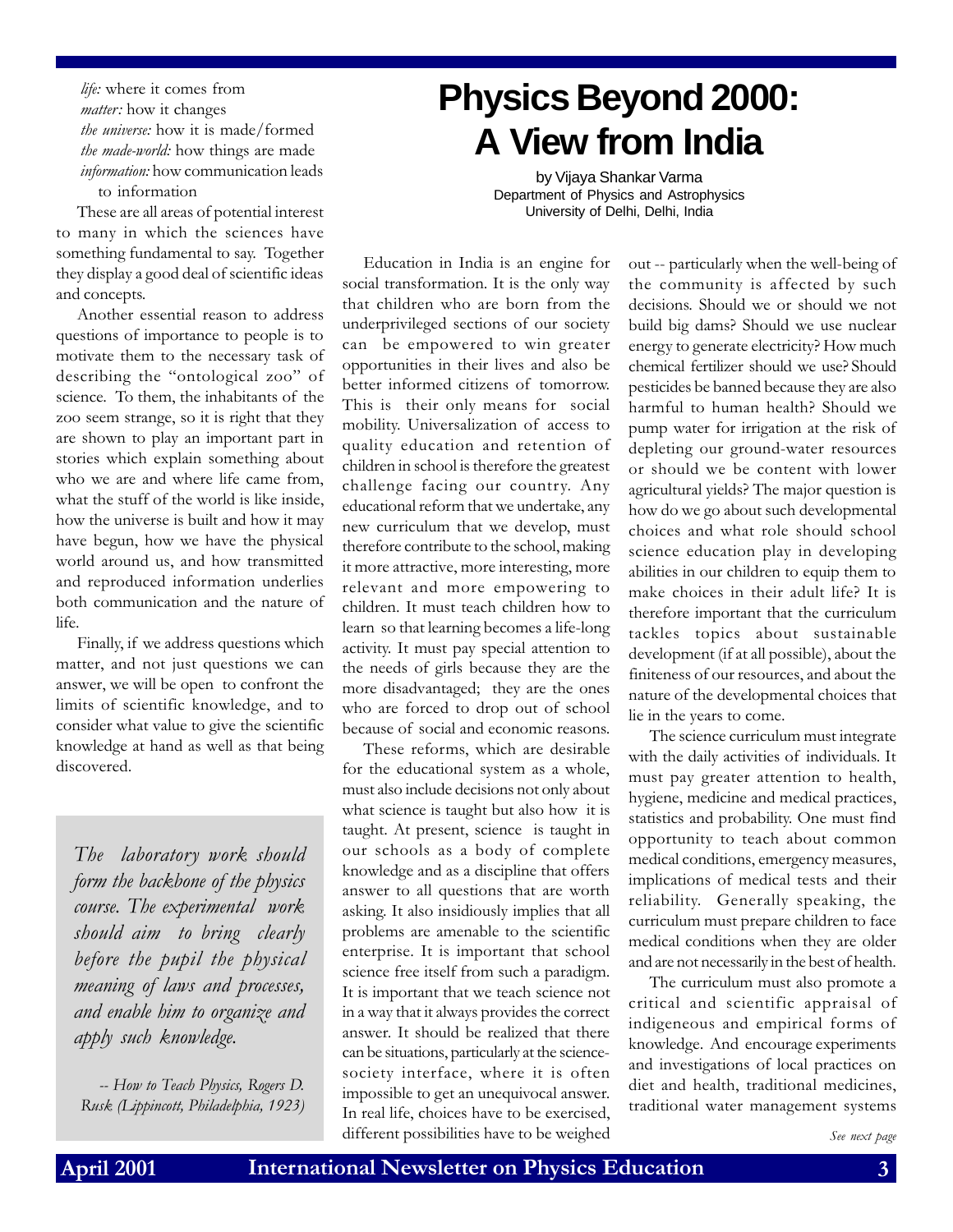and even yoga. This is not just to make them aware of their cultural heritage but more importantly, to make them realize that such practices are often grounded in good, albeit unarticulated, scientific reasons.

Today, teaching of physics in our country is slowly becoming a theoretical activity. Teachers, by and large, treat physics only as a body of knowledge that has to be transmitted to their students. This practice is strengthened by the nature of the examination system that tests only the ability to recall. The examinations do not require the exercise of analytical abilities. Since most teachers teach only what is expected in the examination, the impact of the examination system on physics teaching is catastrophic. The way out is

to reform not only the curriculum but also the examination system.

With this situation, I would like to propose that the teaching of physics, particularly in the early years, be wholly based on experiments and investigations that students themselves perform. Once the basic principles have been taught, the applications should be in the form of investigations of some real-life problems that children are involved in, and which have to be conducted with the help of their teachers. Obviously this requires suitable equipment and teacher training.

Another feature of Indian schools is the intellectual isolation of school teachers. They have very limited educational resources available to supply them. A possible answer is to provide them access to the World Wide Web. (I say possible because of the cost of buying and maintaining computers.) The question to ask here is "Is it really necessary that schools keep up with the latest developments in hardware technology?" Shouldn't we seriously think of shifting the emphasis from producing more powerful computers at a given cost to producing cheaper computers of a given performance, at least as far as the school sector is concerned? Will the 10\$ computer always remain only a dream? Since commercial organizations may not be interested, isn't this an opportunity for governments to look into?

Teachers must be provided space for personalizing the curriculum and must be supported.

## **Scientific and Technological Literacy for All: A Teaching Approach for Physics Education**

by Janchai Yingprayoon Chulalongkorn University, Bangkok, Thailand

Today science and technology invade all our lives. The quality of life is highly dependent on the technology we use and hence the scientific developments to which they relate. In the future, science and technology can be predicted to invade our lives to an even greater extent. It is assumed that physics is one of the core science subjects and is important for the advancement of scientific development. But it is not seen as interesting and relevant by the majority of students, failing to promote public awareness and understanding.

STL stands for Scientific and Technological Literacy for All. It is much more than the gaining of a body of knowledge and a way of knowing. It is more than being aware of applications of Physics, or developing a positive attitude towards science. In fact it is about gaining a meaningful education through a context of science. It definitely

encompasses good teaching practices and hence, the professional development of teachers is seen as an essential component in its implementation.

STL can be put forward to mean developing the ability to creatively utilize sound science knowledge (and ways of working) in everyday life to solve problems, make decisions and hence improve the quality of life. This is based on acquiring educational skills at the intellectual, attitudinal, communicative, societal and interdisciplinary levels. Science, especially Physics, is taught in schools, because it is seen as an important part of general education.

It is important that STL should not be viewed as a constant target. It differs, depending on education received and the educational objectives stipulated at a given educational level within a specific country. This is a crucial point to note in guiding students to strive towards an appropriate

level of STL. In fact, it is important to realize that students do achieve some degree of STL. But in putting forward STL as the teaching goal, it is STL which is enabling students to acquire educational objectives, to the degree intended by society, that is important. And the level of STL that the society expects can be more demanding as the students advance in academics.

The STL philosophy is based on science education as part of education; science education is approached from a societal perspective; and science education is based on constructivist principles.

The STL approach is very different from the uncontextualized emphasis on scientific principles and concepts used in most textbooks. It calls for maximizing the student involvement and the important transformation from teacher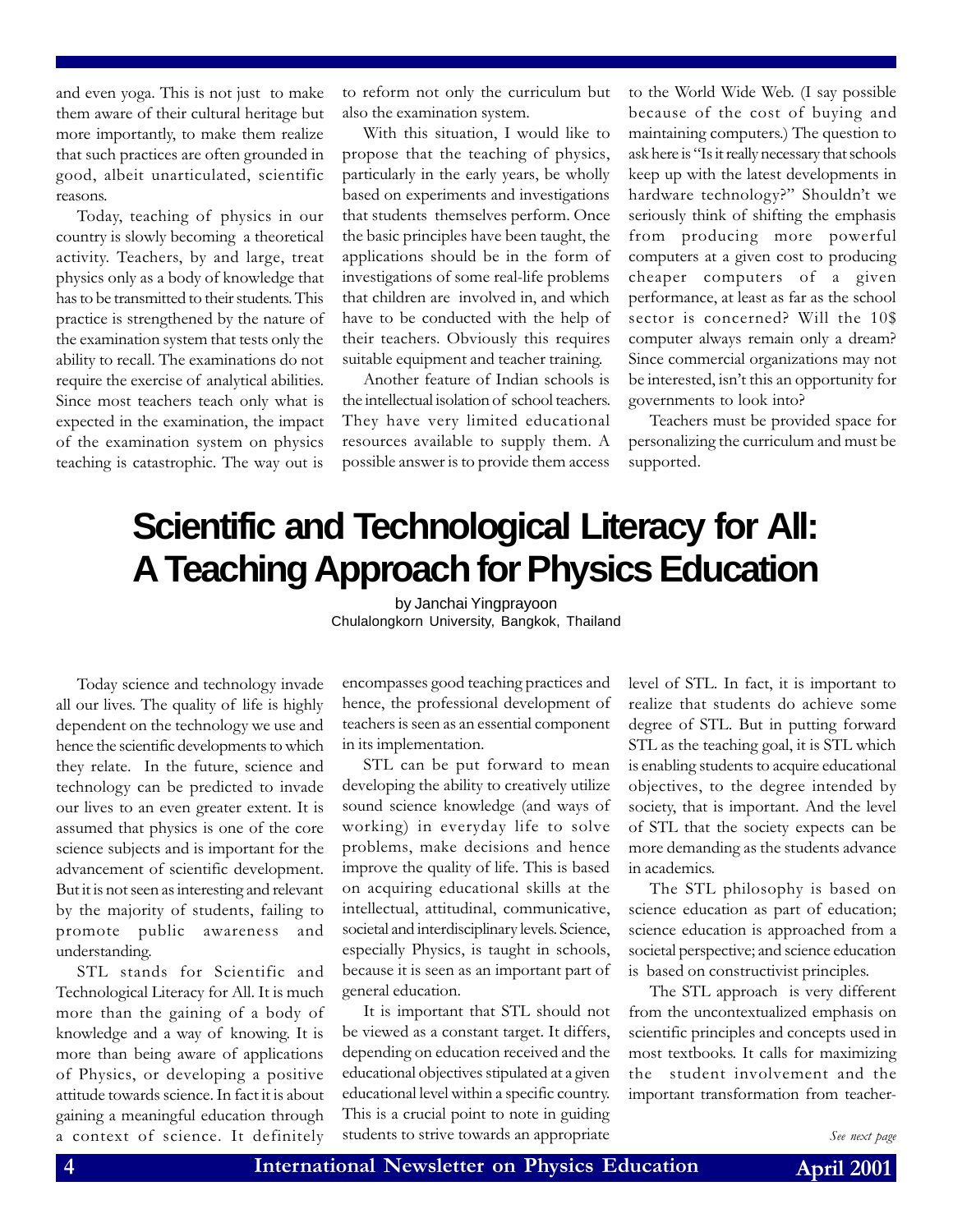Continued from Page 4

centered approaches. But as the science and technology in use within society are often very complicated and demanding in conceptual understanding, the STL approach needs to find ways to meet this challenge. The learning process of STL require students to think, but the depth of thinking reflects the need to know. The STL teaching approach is based on the following criteria: Intended objectives covers the four educational areas; promotes science conceptual learning; involves student tasks that are related to the objectives; and distinguishes between problem-solving and decision-making; (student participatory; based on a consequence map created by the teacher; and assessment is directly related to the degree of achievement of the objectives specified for teaching).

In developing supplementary teaching material, the title of the material is important. The relevance is suggested by the title which should be societally oriented and must specify a concern or issue that is being addressed. Unfamiliar or abstract physics or science concepts are not part of the title. To create STL supplementary teaching material, it is suggested that the teacher starts from an issue or concern arising from the students' societal perspectives. This could arise from a student's question (often a situation at the primary school level) to a topical concern being expressed in the media (the newspaper, television, and radio). The approach can then be illustrated further by developing the following: General introduction (for both students and teachers); students' script (giving a scenario plus tasks to be undertaken); teachers guide (assisting the teacher by suggesting teaching/strategies; how the script tackles about achieving the objectives and assessment of student ideas); some scripts need further background information to assist the teachers.

## **Physics Teacher Education\***

by Helmut Kühnelt Institute for Theoretical Physics, University of Vienna, Austria

Students and teachers perceived physics as a difficult subject. When given a choice, students in upper secondary education prefer not to take physics. This results to low enrolment in university physics courses and shortage of qualified physics teachers.

#### Pre-service Education

Despite the different socio-economic backgrounds the problems in preservice education highlighted in the contributions of Matilde Vincentini, Italy, and of Vivien Talisayon, Philippines, have a lot in common. However, the models of teacher education are apparently different.

In Italy, high school teacher education is in a process of reform. Prospective teachers have to follow the full academic course in physics, to which a two-year study of education and teaching methods is added. Further reforms will follow from the transition of the traditional Italian University system to the "European system" with a bachelor degree after three years of study. Two main problematic areas have been identified by M. Vincentini: the quality of subject knowledge of the students and the underdeveloped cooperation between and among the university teachers of different fields of specialization and with teachers acting as mentors during the practicals in school. Subject knowledge after several years of physics specialist studies is described as incoherent between the different subdisciplines of physics.

The author takes the liberty to contribute similar observations with Austrian students. Austrian teacher students have to study from the beginning, two subjects as well as pedagogy and subject-related teaching methodology. (They can obtain a full physics master degree after passing additional courses). Their subject knowledge appears equally incoherent. Understanding of basic physics concepts is marginal even if some capabilities for solving typical problems and experimentation skills have been acquired. Students have not learned to transform the subject matter from the academic lecture to classroom language. To address these problems of transfer, a special course, in parallel to the introductory physics course, has been introduced recently.

M. Vincentini and the audience criticized the belief held too often at universities that good subject knowledge is sufficient for good teaching. The effect is two-fold: Lecturers are just delivering lectures without interacting with students, teacher students do not develop communication skills and, after returning to school, they tend to fall back on lecturing despite all instruction to the contrary during the short phase of methodical training. University teachers are necessarily preoccupied with their research (which is the main determinant for promotion) and are to a large extent, ignorant about recent developments in education.

V. Talisayon described some problems of science teacher education in the Philippines. The suggested solutions include the attainment of a center for teacher education, the National Institute of Science and Mathematics Education Development, which is well equipped both in terms of staff and of laboratories and equipment. Summer courses give teacher students of less equipped institutions the opportunity to practice hands-on learning and to conduct experiments in the laboratory. Aside from giving some insights on approaches to fostering metacognitive reflection.

\* Synthesis of Round Table presentations at the GIREP-ICPE International Physics Education Conference in Barcelona, Spain in August 2000.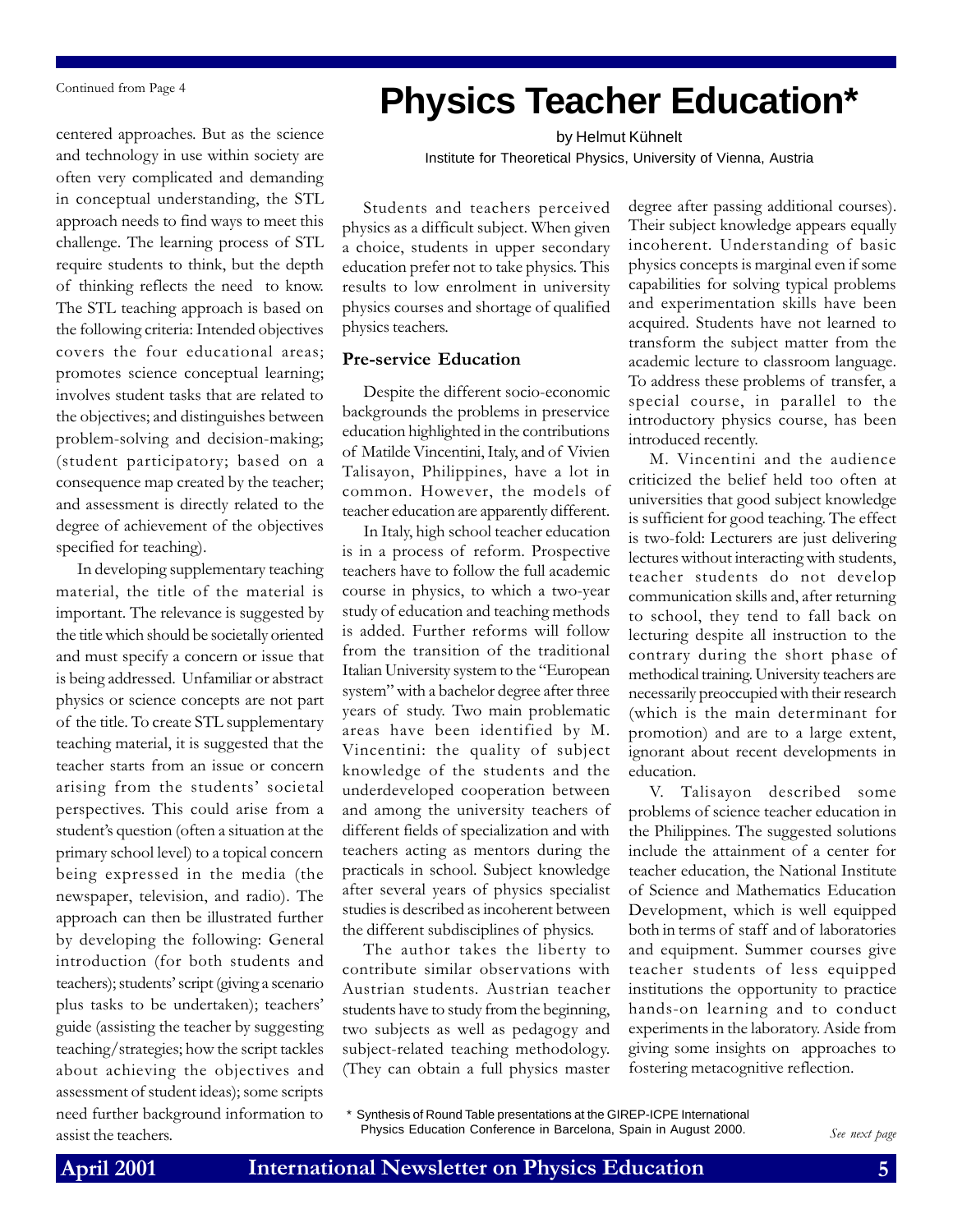Dick Gunstone reminded the audience the necessity of communication skills and training. He gave two examples: letting students write and edit an issue of a science teachers' journal, and having students teach each other in small groups. This is an argument for reducing the number of lecture hours-which are often considered to be too few by university teachers—and for giving more attention to projects and seminars.

This leads back to the question of depth vs. breadth of subject knowledge of teachers. The author considers communicating physics as the main task of a teacher. Communication requires understanding at a higher conceptual level that can be achieved in courses with very broad coverage of the subject.

Efficient communication requires also an understanding of the common blocks in learning. Despite the wealth of related research, quite often, initial teacher training does not expose students and teachers to this skill but is concerned mostly with subject content and specific teaching method. One has to ask also the question of how students are prepared for lifelong (autonomous) learning. Does the university tell the students that physics is a growing field of knowledge and that recent achievements of physics are rapidly becoming part of everyday commodities? Is the message passed to the students that studying at university is a short, but concentrated episode in the whole course of lifelong learning? How can the comprehensive stock of knowledge (as it is presented in lectures, laboratories and seminars) be sustained? In short, it has to be acknowledged by students as well as by professors that preservice education is insufficient.

#### Teacher Induction

Teaching practicals during pre-service education and gaining experience during the first few years in service are reported as major steps in the individual teacher's development. Despite its importance it has not been addressed strongly in the discussion. Usually, teachers and students and young teachers work under the guidance of mentor teachers. Mentors are acting on behalf of university or inservice training institutions. Again the question arises whether it is sufficient for a mentor to have a record of excellence in teaching or if some special training-with continuous updating-should be required. In-service training is required for the mentors. In addition, a support system has to be established. This allows exchange of experiences between mentors, teacher educators and even trainees. Postgraduate students are given the opportunity to be exposed to physics education research. They could also contribute to physics education research through their work with pupils and teachers. Also, this will strengthen ties between teacher mentors and university, which will raise quality standards of teacher education.

#### In-Service Education

Lifelong learning is recognized as a necessity in a changing world. The rise of information technology and its implementation in schools provide an example of how a large body of teachers has to update their knowledge in a field, which was virtually not existent, when the majority of active teachers received their initial education.

At this conference, a number of contributions highlighted problems inherent in inservice training. Difficulties with transmitting innovative teaching approaches to active teachers have been reported. An interesting approach to train teacher trainers has been presented by U. Ganiel and the Weizmann Institute group. According to the constructivists' point of view, learning in-service courses have changed, and participants responsibility have increased for their learning, both with respect to contents and to methods.

Seta Oblak described how teachers at school and university cooperate in Slovenia. This has led to postgraduate courses for a master degree in science education. It has also led to successful joint projects of curriculum innovations. She also pointed out that only a minority of teachers takes part in those activities and that the majority is waiting for proposals and materials for quick and easy use in the classrooms. In this situation, networking is a necessity to reach the less active, but responsive teachers. Networking may be supported by e-mail and electronic discussion, by journals and by regular meetings. Networking is a precondition for raising professionalism among teachers. EUPEN conducted a survey in several European countries about the needs of physics teachers in preservice as well as inservice education. This has been a topic during Round Table 2. Sylvia Pugliese Iona, a co-investigator of EUPEN survey, reported during Round Table 3 about additional findings of this survey. She stressed the importance of professional contacts and networking. And raised better working conditions for teachers. We interpret this not only as a request for adequate provision of laboratory equipment and teaching hours, but also for increased mutual support through collegial exchange of experiences and new ideas-as well as reflection on the aims of physics education in the different areas and age brackets. Professional associations like ASE in UK or AIF in Italy play an important role in this respect.

#### Concluding Remarks

To use an analogy from the performing arts, the more difficult it is to play a piece of music, the more work is required not only for exercise but also for reflection-both components working together for an interesting, even fascinating performance. In a similar way, a truly professional teacher does not only have solid subject knowledge, a rich repertoire of teaching methods, etc. but also have reflective activities.

See next page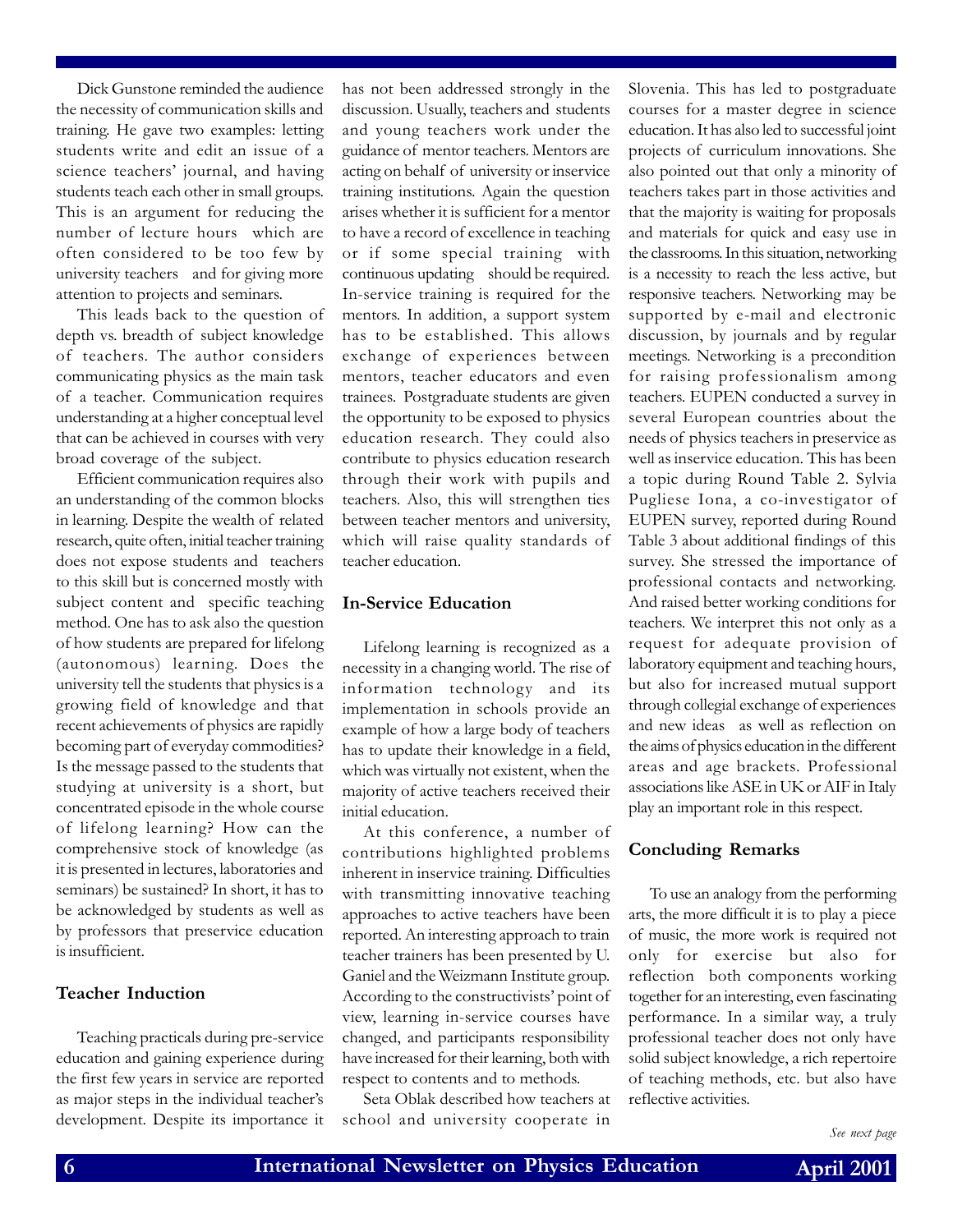Continued from Page 6

Therefore, one of the tasks of inservice training is the professional development of the reflective abilities of teachers. (Of course, this extends also to preservice education.) Experience from a number of inservice courses with this aim-shows that three conditions have to be met: opportunity, time and support. By opportunity we do not mean the fact that such courses are offered, but we consider the diversity and quality of learning experiences in a peer group which is a very important criterion. Development needs time. One example is in the two-year course in pedagogy and methodology for science teachers in Austria (PFL), teachers document and investigate an aspect of their classroom work. Repeated analyses of their findings lead them finally to an understanding and enable them to draw conclusions from their case study. Support is a crucial condition. It can be provided in several ways. The first is mentoring, the second—and at least as import—is mutual support of the participants of the course. In the PFL case, small groups of about eight participants and one team member meet regularly during the two years to discuss the progress of work and to assist each other by attending lessons, interviewing pupils, and giving feedback to the hosting teacher. The group is stable and facilitates the development of mutual trust and confidence.

Many important aspects of in-service training could not be addressed during the two-hour round table. One, which should get more attention and support, concerns internships of teachers in research groups and in industry. Teachers have to orient their pupils about science research and the workplace-brochures cannot replace direct experience.

# **Discovery - Interactive Approach to Introductory Laboratories**

by P. Maurone, F. Maloney, M. Hones, D. Shaw, and L. DeWarf

Over the past several years we have introduced the discovery − interactive approach into all our introductory physics laboratories. This is in contrast to the "demonstration-verification" approach previously used. In the old approach, the whole lab period was taken up with the drudgery of taking data and gave little opportunity for the student to "just try things" while in the laboratory, so most of the analysis was done off site. This, of course, is not the way most experimental research is conducted. To give the students a more realistic sense of the scientific method in action, they must participate in all phases of the experiment while in the laboratory. Rapid data analysis is required to achieve this. For this purpose, we use a PC-compatible computer and PASCOs interface with the Data Studio software for analysis. Using this combination, or one similar, students can collect data, analyze it immediately, and then proceed with "what if" scenarios and still have time to prepare the report while in the laboratory. We report here our experiece with a nonscience major's course. The course philosophy is given, as well as descriptions of several experiments.

At Villanova we have developed a course for nonscience majors called Planet Earth. It is a joint effort by the Department of Physics and the Department of Astronomy and Astrophysics. It is a team taught by members of both departments. The idea is to get students involved in the joy of discovery and analysis by presenting interesting systems and events and eventually peeling back the layers to understand the underlying principles. This is in contrast to most textbooks where the fundamental principles of the discipline are presented first and then the See DISCOVERY, Page 11

applications. We try to confront the phenomena first, and then develop the fundamental principles. For example, we consider mass extinctions, thought to be caused by comet impacts, in order to introduce the concepts of motion, energy and heat.

Additional phenomena used to spark interest in the search for underlying principles come from earthquakes and volcanoes as well as examples taken from sports, weather, fossil dating, auto-racing cosmology, and stellar evolution.

We generally discuss these phenomena as occurring on the surface of the earth or is observed from the surface. This brings out another general distinction in the presentation of course material. The two ways of knowing - observation and experimentation. The laboratory is divided into an equal number of observational and experimental laboratories. The observational laboratory deal with simulations of events as observed from surface of the earth astronomical events. The experimental laboratory look at parts of a composite system in a controlled way, a luxury not available to the astronomer, who must deal with the distant objects as composite, using only the light arriving at the surface of the earth with which to experiment.

The complimentary nature of these two ways of knowing is shown in the experiments on light. In the lecture, this is first achieved with a description of Galileo's and Newton's work, where the observations in the heavens and experiments on the surface are related.

The rest of this paper will deal with the experimental laboratory, the observational laboratory, having been presented elsewhere.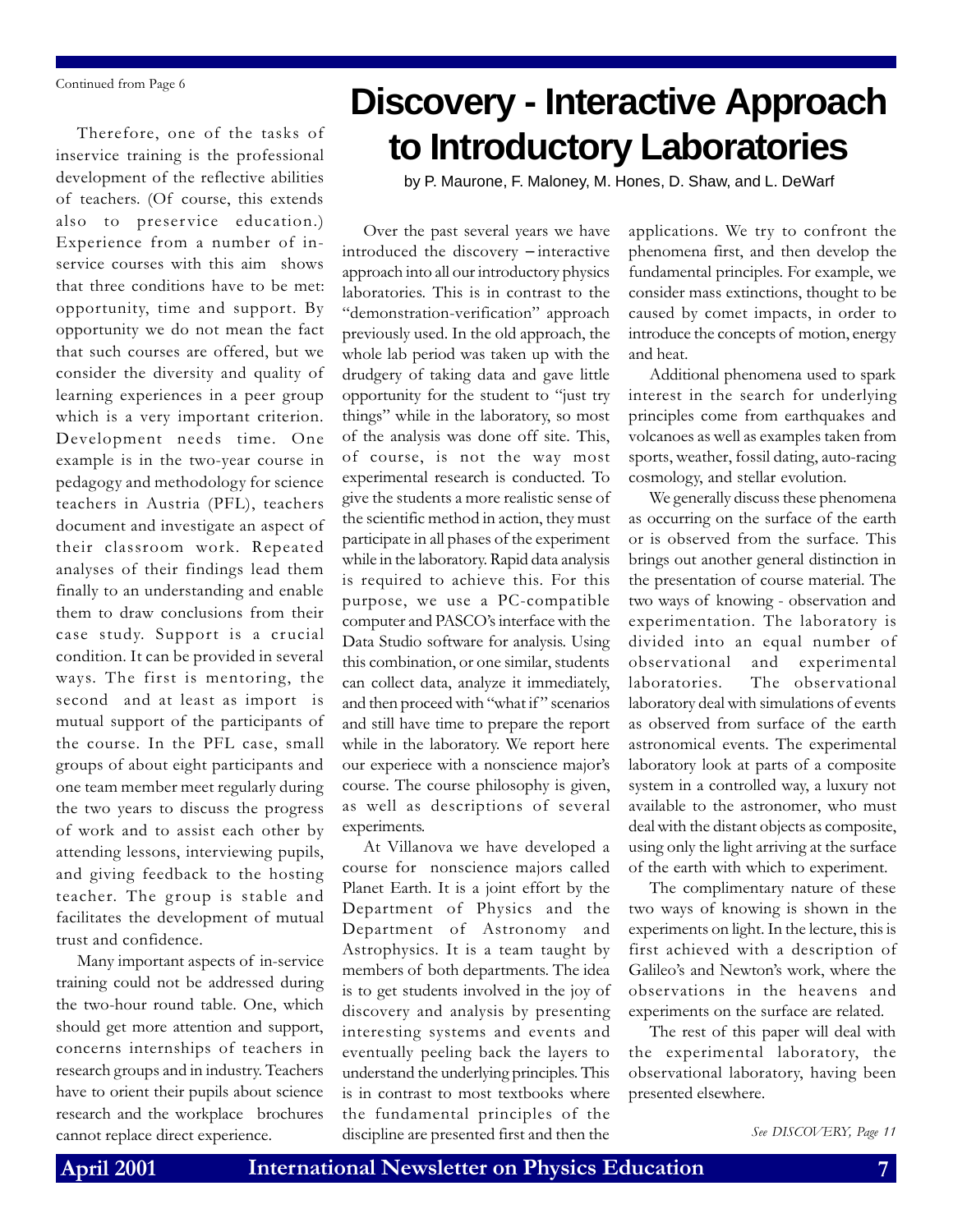### **Results of the EUPEN Regional Fora - 2000**

#### **The Student Experience**

EUPEN and its working groups initiated a series of inquiries on physics studies in universities different countries.

The objective was to obtain information on similarities and differences of physics studies between the different countries in Europe and different universities within countries. The parameters include content, level, teaching/learning styles and student workload. The survey was carried out by means of questionnaires sent to institutions and students. The data used in this presentation were collected in 1997 and 1998. The results on first-degree student workload, teaching/learning styles and doctoral studies are summarized in this article.

#### Student Workload

Some difficulties identified when making comparisons between countries/ institutions are:

- 1. The structure of studies differs from country to country.
- 2. There are large variations in actual length versus legal length of study. Overrun factor is equal to the actual length over the legal length.
- 3. The private study part as estimated by the institutions can be questionable. The figures as given by the students might also be questionable.
- 4. Students are different. The data should preferably relate to an average or typical student, which is probably a nonexisting entity.

The differences are already apparent in the way admission process to physics studies at universities is handled. Some countries require a final examination to secondary school high school, baccalaureate, gymnasium (usually obtained after 12 years at school). There

by H. Ferdinande and E. Valcke

is a clear correlation between the entrance fraction and the overrun and success rate, in the sense that there is less overrun and a higher success rate for tougher entrance requirements.

Data have been obtained on the workload divided into contact hours, which again were divided into lectures, tutorials (problem solving), laboratory (experimental work) and computing, and noncontact hours, representing homework, private study, writing reports, etc. Further, the private study time (homework) has been estimated both by the institution and by the students. About one third of the cases studied results to a good match. One third of the institutions overestimates and one third underestimates the private study time.

#### Teaching/Learning Styles

The study time varies considerably as well as the actual length versus the legal length and the success rate. It appears that each institution has developed its own route to physics education. In most countries, the institutions decide on what to include in the curriculum content. Various patterns can be obtained. One such trend is obtained by plotting the total number of contact hours for basic mathematics and general physics (including classwork and laboratory) against the number of hours for classwork and laboratory. The examined institutions then fall in four fairly wellseparated groups covering the four possible cases: 1) large number of contact hours, large number of classwork/ laboratory hours; 2) large number of contact hours, small number of classwork/laboratory; 3) small number of contact hours, large number of classwork/laboratory hours; 4) small number of contact hours, small number of classwork/laboratory hours. Another

trend is the way the progress of the student is controlled. There are three patterns: (1) the student who is in complete control; (2) the institution is in complete control; and, (3) the student can decide when to take the exams but with the institution still being in control. There is a correlation between these patterns and the overrun and success rate.

Qualitative factors were investigated: Formative versus factual teaching/ learning style and it is of course a matter of individual perception. There is a clear bias towards formative, with a number of institutions perceiving their courses well-balanced. The mathematical level is another factor. To a certain extent this can be quantified as the number of contact hours for basic mathematics, also available from the questionnaires. From these the ratio between contact hours for basic mathematics and contact hours for general physics ranges from nearly 2 to around 0.5. There are large differences in the way it is done in the same institution for year one and later years. Differences in the way of doing laboratory work are also apparent, ranging from students being fairly passive in the sense that the exercises are of the cookbook type, to the very active student where the students start by formulating a project. The passive behaviour is by far the most usual. Examinations are conducted quite differently in the different institutions, both in the form of - written or oral and in content - multiple choice, discussion and general concepts, thorough and analytical treatment or problem solving. Most institutions use both oral and written

Reprinted, with permission, from the EUPEN Consortium p/a Universiteit Gent Proeftuinstraat 86

B-9000 Gent, België

See next page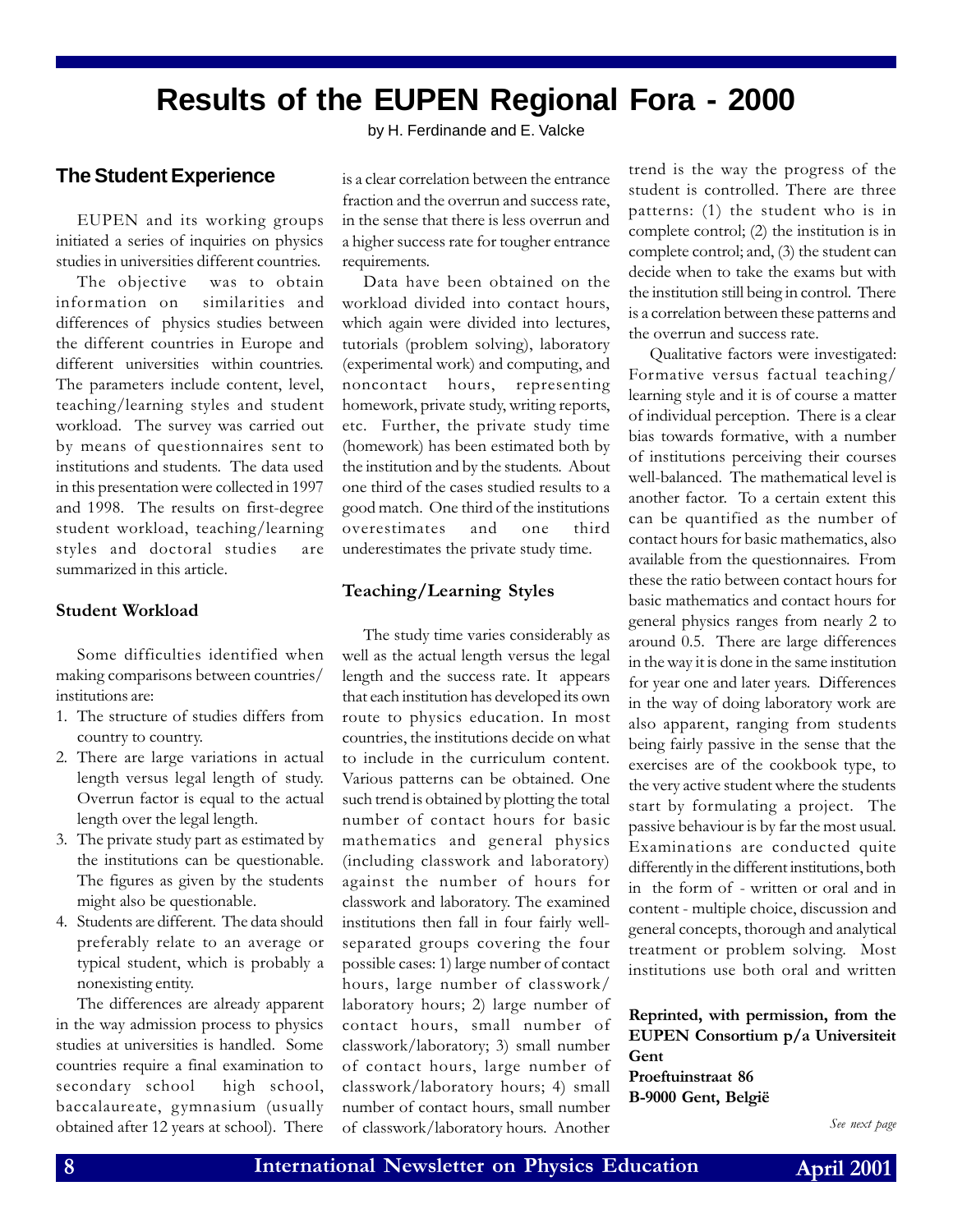examinations, but in seven institutions 90% of exams are written, two institutions have only oral examinations and five have a fifty/fifty distribution. Most institutions use problem solving and thorough treatment in the written and oral part, respectively. The fact that examinations differ considerably is also witnessed by the responses to questionnaires sent to some exchange students. They find the form of examination at the host institution quite different from the one at home, not necessarily more difficult but just different. In general, however, the students going to the UK, find the examination easier, because it does not require memorizing work.

#### **Conclusion**

The first-degree student experience shows that the European Physics departments offer a great variety of study patterns. No easy recognition procedure from one country to another is available. Two-tier study organization is so far limited but some countries are at present committed to implement a reform of their study organization.

The doctoral degree is widely recognized as clear evidence for the ability to carry out independent research. In actual practice and circumstances, there appear to be a rich variation among the various countries of Europe.

We always felt that such a richness in educational traditions must be preserved. Nevertheless we fed that enhanced reciprocal knowledge and sound comparisons can make each national approach richer and more fruitful, favouring a better readability of the overall European education in physics and improving the mobility of students and graduates within Europe.

### **Organization of Physics Studies**

The organization of physics studies at both undergraduate and doctoral level was studied, by means of questionnaires, which were sent to the

members of the network. The preparation and analysis of these questionnaires were done collaboration with other investigators. Results from the first thee years and the discussions at the EUPEN Fora were re-evaluated in the fourth year and the results were presented in different forms.

#### **Undergraduate Studies**

The undergraduate questionnaire was distributed to all EUPEN members in 1997 and 76 replies were received from 22 countries.

The main conclusions were as follows: The length of the undergraduate degree has a range of 4 to 7 years, with an average of about 5 years; the entry age to university varies from 18 to 20, so that the degree can be completed at age 22 to 27 in different countries; usually instruction is in the local language or in several countries' languages, but some courses are also available in English or other major languages. Courses in English are frequently available in Scandinavia and the Netherland; female participation is low (10-20%) in Scandinavia and Northern Europe. The participation figures for Southern and Central Europe are better (30-50%). However, in some cases, the female percentage is boosted by inclusion of physics teaching degrees; the average dropout rate is about 30 percent, but this conceals very large variations. Due to the differences in university systems, intercomparisons are extremely difficult. It is not clear where the students go; some may well take up other courses; student funding and fee regimes vary drastically between countries. This provides a barrier to students studying in another country. This is even true within the EU, where all EU-students should be treated on the same basis as home students; and on average, the cost of educating a student is about 30 percent of the GDP per capita in the country. On the same basis, the cost of living for students at home is 18% and away from home, 30 percent.

#### **Doctoral Studies**

The doctoral studies questionnaire was distributed to all EUPEN members in 1999 and 93 replies were received from 24 countries.

This may include time spent on an intermediate qualification such as the French DEA or the British M.Sc.; students typically achieve a doctorate degree at age 28, with a range of 25 to 31; there is widespread support for the development of a European doctorate degree and general agreement on the criteria required; the existence of an examination system for entry to doctoral studies, in a few countries, is a barrier to foreign students undertaking studies there; the lack of a coherent system for financial support is probably a more general problem. In many countries, doctoral students are partially supported from a variety of sources and much effort is extended to gather adequate funds; several countries charge substantial fees for doctoral studies, which presents difficulties for doctoral student mobility between European countries. This will have the same effect as the fee policy in the UK has had on undergraduate student mobility there.

#### **Dissemination Report of Working Group 3:**

E. Cunningham Dublin City University Dublin (IE) cunninghame@dcu.ie

A. Konsta Ethniko Metsovio Polytechneio Athina (GR)

alef@central.ntua.gr

C. Ferreira Universidade Técnica de Lisboa Lisboa (PT) cmferreira@alfa.ist.utl.pt

D. Chasseau Université Bordeaux I Talence (FR) chasseau@icmcb.u-bordeaux.fr

> I. Sosnowska Uniwersytet Warszawski Warszawa (PL) izabela@fuw.edu.pl

> > See next page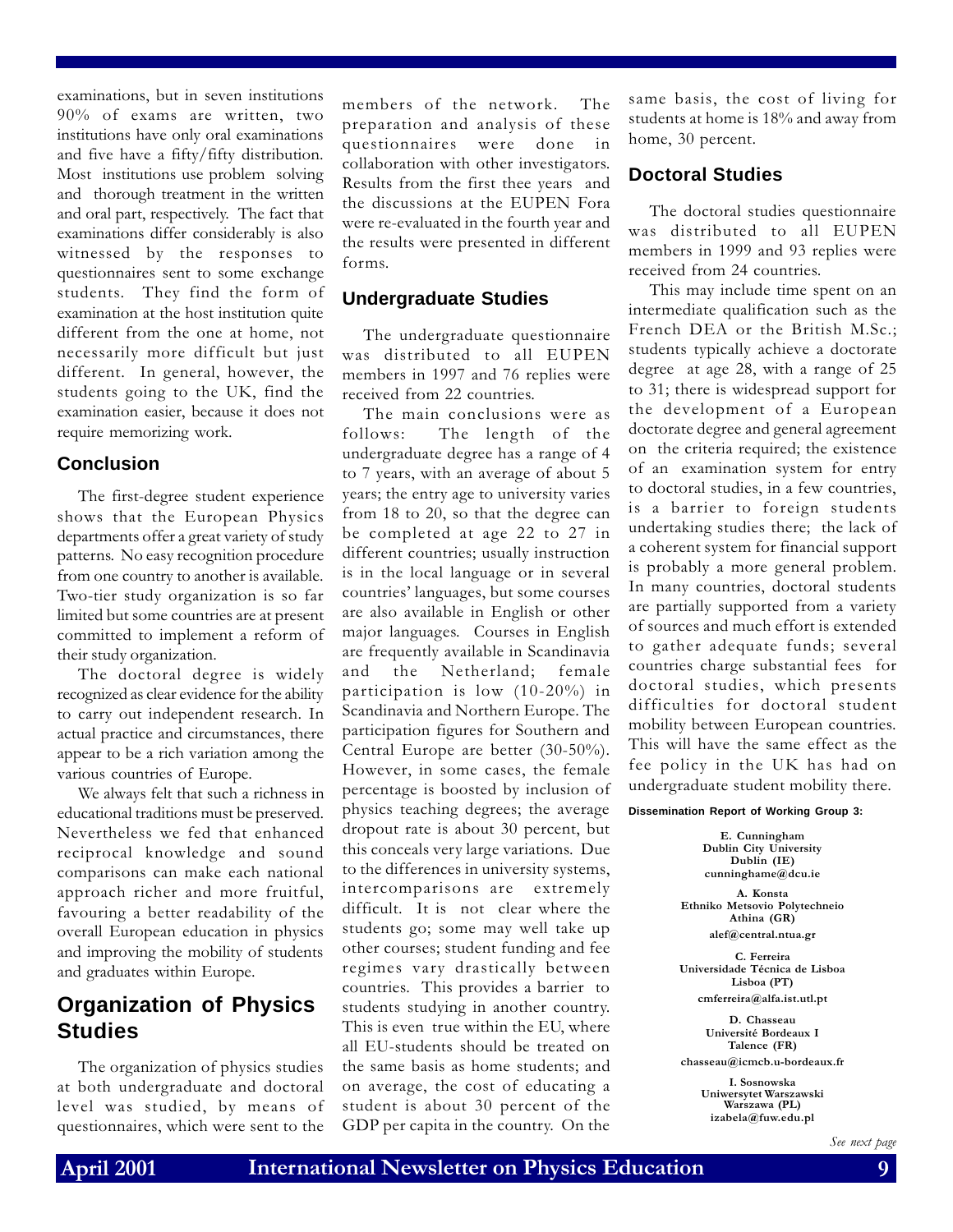#### **Curricula Structure and Development**

#### Conclusions on the Curriculum Structure

The physics studies in 21 European countries show a great diversity; fundamental physics studies are dominant in the curricula; laboratory teaching hours increase from the 1st to the 4th year; and there is no indication of a possible level of qualification directly related to and physics in the third year although in the UK and Ireland this can happen.

#### Use of Information and Communication Technology

The new learning conditions imposed by the advent of ICT were investigated: What changes will come about in the classroom environment, in timetables, in boundaries between subjects, in the role of teachers and textbooks, in lifelong training....?

The questionnaire on "e-education" was divided into five main sections covering the following topics: computers in physics course, information retrieval, communication skills, student responsibility for course choices, and participation in departmental organization.

As usual with this type of questionnaire, which is being sent to many different countries, there is an inevitable danger of ambiguities/misinterpretations although this does not appear to be a major problem in this particular case.

#### An Overview of the Returned Questionnaire Forms

Ninety universities responded to the questionnaire. It was immediately apparent that there were much larger variations than had been present in the earlier questionnaire on course structure. Also a considerable variation in the answers received from one coutnry was apparent. Finally the "skills" development

in different institutions is probably the result of individual initiatives.

#### Student Access to University IT Facilities

Seventy-seven of the ninety institution indicated that they had computer terminals available for normal student use in the physics building, with an average of forty-six terminals or computers available.

To approach the previous estimation in a semi-quantitative way, we computed the ratio of the number of consoles divided by the number of students using them. This was done for each year of study and in each university.

#### **Dissemination Report of Working Group 2:**

J. C. Rivoal Université Pierre et Marie Curie Paris (FR)

rivoal@optique.espci.fr

J. Dore University of Kent at Canterbury Canterbury (GB) j.c.dore@ukc.ac.uk

> B. Hamprecht Freie Universität Berlin Berlin (DE)

Bodo.Hamprecht@physik.fu-berlin.de

H. Latal Karl-Franzens-Universität Graz Graz (AT)

heimo.latal@kfunigraz.ac.at V. Roubik

Ceská zemedelska univerzita Praha (CZ)

Vladimir.roubik@vscht.cz

#### **Research in Physics Teaching**

Several issues, including the decline of recruitment and the reform of the studies going on in several countries, require a strong rethinking of the way in which physics is taught. To this aim the Group on Research in Physics Teaching has analyzed the information collected from two different communities. The first one is that of the physicists involved in disciplinary research and teaching in university physics courses. The second one is that of the physicists involved in research

in physics education and training prospective teachers. In most European countries, the two communities live in separate departments (Physics/Science Education). The information concerned: a) the state of the art of physics teaching in the physics departments; b) the influence of educational research on physics teaching; and, c) the level of communication between the two communities.

#### **Summary of Results**

Our basic findings and conclusions are the following: (a) In several countries the organization of the studies is structured in two cycles (Bachelor - Master/PhD). Many examples of bachelor courses open to various professions are available, but it seems difficult to shift the master's degree from the traditional training of scientists to that of "science trained highlevel professionals." This involves a rethinking of the basic contents in terms of the quantity and quality needed for the use in different professions, with due consideration to the requirements of the society. (b) The results of educational research draw the attention to some necessary changes in the teaching methodology. Most university teachers, however, are not acquainted with those results and do not think that educational expertise is needed for their teaching activity. It follows that now the methodology is mainly of the recitation type and often rather inefficient. Some examples of change towards an interactive methodology are available in the departments involved in the training of teachers. The promotion of the educational expertise of university professors needs particular attention. (c) Overall, the two communities agree that there is lack of communication between them. Both feel this lack as a drawback for improving university teaching. We feel that the main obstacles to overcome are: The belief of most scientists in the validity of the traditional way of teaching and

see next page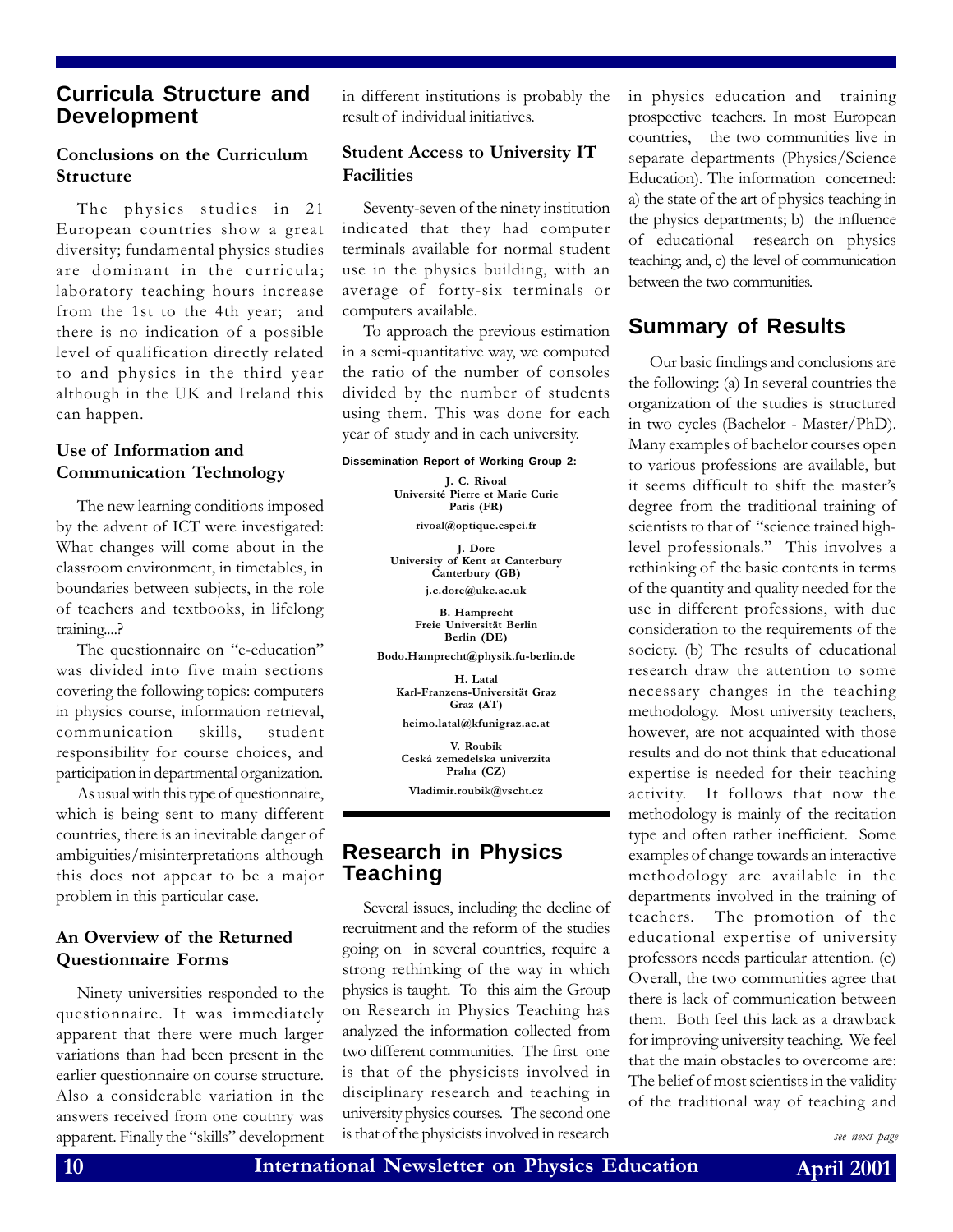the lack of motivation for change by the scientists who feel that the disciplinary knowledge of the researchers in education is not up-to-date.

It therefore seems necessary for both communities, while working to establish a better communication on educational issues, to focus on the definition of the quality of the basic knowledge in physics needed for the scientific literacy of the high-level professionals. This is particularly important today when changes in the university organization would be desirable in the light of the ambition to make the European systems converge, as summarized by Dr. Guy Haug in his comments on the Bologna declaration.

The universities and their physics departments should also organize sessions for the training of university teachers. Up to now, in many countries, the evaluation of the work and the promotion of university professors is based mainly on his/her research activity. A change is needed in order to give more weight to the quality of the didactical experience.

The handouts were e-mailed and posted on the Web at least a week before the scheduled internet chat (with limited voice interaction) session. The course availed of the free chat room in the math.net website. For the voice chat, the Roger Wilco software was used. Pictures of the facilitators and some participants were posted on the web.

The chat was a first-time experience for all participants who indicated that they enjoyed the interaction with the facilitators and student participants from other countries. At any one time, two or three facilitators were interacting with the participants. The questions were not limited to the topic on hand but often dealt with differences in the physics curriculum of the participating countries, including physics teaching conditions and strategies.

see on page 12

### **First GIREP Seminar on Development of Formal Thinking in Physics**

by Ian Lawrence and Marisa Michelini

GIREP will conduct its first seminar on Development of Formal Thinking in Physics on September 1 to 15, 2001 in Udine, Italy. The seminar is organized by Ian Lawrence and Marisa Michalini.

Developing formal thinking in physics means acquiring a network of connections, assigning meaning to imagined elements, and allowing navigation around the landscape of physics.

The themes of the seminar are: a) Interplay of theory and experiment. Idealization issues in embedding and linking practical experiences with developing structures; b) Modelng and work. Issues in developing imaged worlds and connecting them to the phenomenal world; and c) Mathematics: Exploring the special case of developing physics through the descriptive language of mathematics.

#### Continued from Page 1 Continued from Page 7

The experimental laboratory cover kinematics, dynamics, heat, light and radioactivity. The discovery approach is used for most of them. A general description of the phenomena is given and the measurable variables identified. It is up to the student to measure them and find a relationship between them, using the software provided.

After a few weeks in laboratory it becomes apparent to the student that there is an underlying unity in seemingly very diverse phenomena. For example, a decreasing exponential is fitted to temperature and time data from a cooling object. A decreasing exponential is also used to fit data from radioactive radon gas decay, light alternated through varying depths of colored liquids as well as gamma particles alternated through various thicknesses of absorbing material. The inverse quadratic nature of enumerations from point sources is discovered for light and radioactivity.

We present results from several of the experiments performed throughout the year that we feel bring out the themes we have stated: discovery/interaction, observation/experimentation and the underlying unity of nature.

#### Science Teachers as Researchers

Some of us are involved in research about teachers and students. To those who are interested in doing studies on teaching and learning may communicate to Brian Woolnough, Oxford University Department of Educational Studies, Oxford, U.K.

email: brian. woolnough@edstud.ox.ac.uk